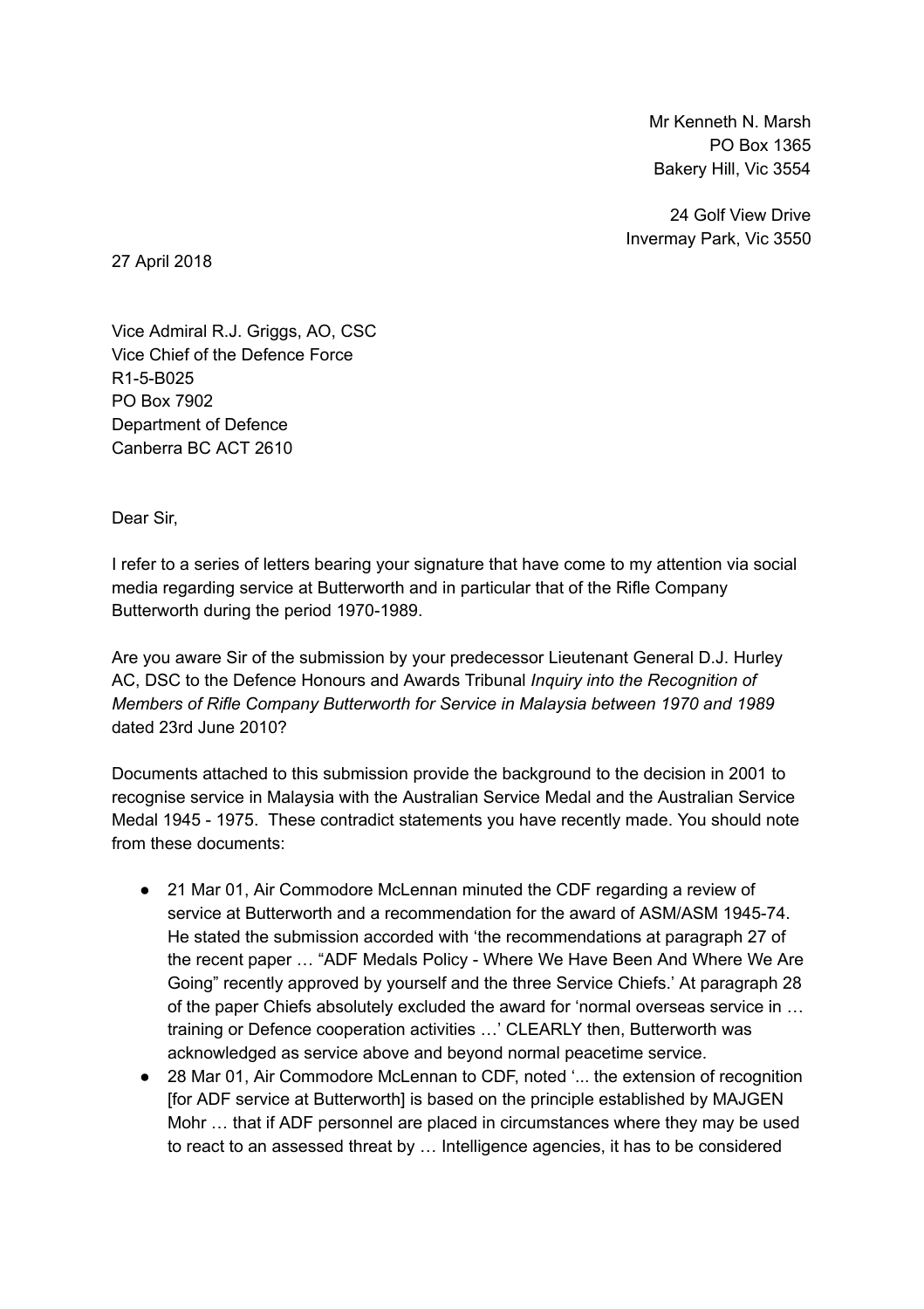operational … regardless of whether that threat is realised or not.' AGAIN, not peacetime service.

- McLennan also noted 'the recommendations are consistent with CIDA Principle No 3 which states inter alia, care must be taken that in recognising service by some, the comparable service of others is not overlooked or degraded. NOTE that CIDA was not used as a precedent to deny recognition of service but rather as a precedent for the opposite.
- Also noted; 'In summary, this review has been conducted in accordance with Government policy that the concerns of the ex-Service community are taken into account with regard to past service, and where a clear or manifest anomaly is identified, it be resolved,' COMPARE this with your statement regarding review of past service being considered in the context of the legislation then in place. HAS Government policy changed since 2001?
- 5 April 01, Air Commodore McLennan to CDF. Regarding Mohr (2000 Review SEAsia) 'service at Butterworth between 1971 and 1989 was not considered' - AGAIN a direct contradiction of your statement.
- Regarding the 2011 DHAAT review, the Tribunal's report makes it clear at paragraphs 10b and 57b that it has no authority to make nature of service determinations. Why then refer to it. And contrary to your claim it found 'service rendered by members of the RCB in the period 1970 to 1989 is properly recognised by the award of the Australian Service Medal with Clasp 'SE ASIA' (paragraphs 10a, 57a.) - in other words, an acceptance that it was not peacetime service.
- On 18 May 2001 the then Minister Assisting the Minister for Defence, the Hon. Bruce Scott MP, accepted the recommendation of the then CDF Admiral C.A. Barrie, that service in Malaysia till the end of 1989 be recognised by the award ASM. In addition to facts already noted above, the recommendation recognised the following:
	- The RCB 'was raised to provide a quick reaction force [italics added] to meet the communist terrorist threat and provide internal security and protection for Australian assets within the perimeter of … Butterworth'.
	- The ready reaction force was maintained at Butterworth following the disbandment of ANZUK in 1975.
	- The communist threat was proven to be real with recorded clashes on a number of occasions within its borders …'
	- The RCB devoted more time to training with Malaysian and Singaporean forces following the signing of the Peace Accord in 1989.

While the Nature of Service Branch try and dismiss the 2007 submission made by the RCB Review Group as being poorly researched the same cannot be said of the above. This decision is ignored by NOSB, as is much other evidence supporting warlike service.

I served five years at Butterworth with 75 Sqn RAAF during the 1970s. While not fully aware of the security situation I remember being warned of the threat of booby traps and of roadblocks in the town of Butterworth. I was also aware the Malaysian Air Force were using Butterworth to launch attacks on the communists and of media reports on communist activity and actions against them by the security forces.